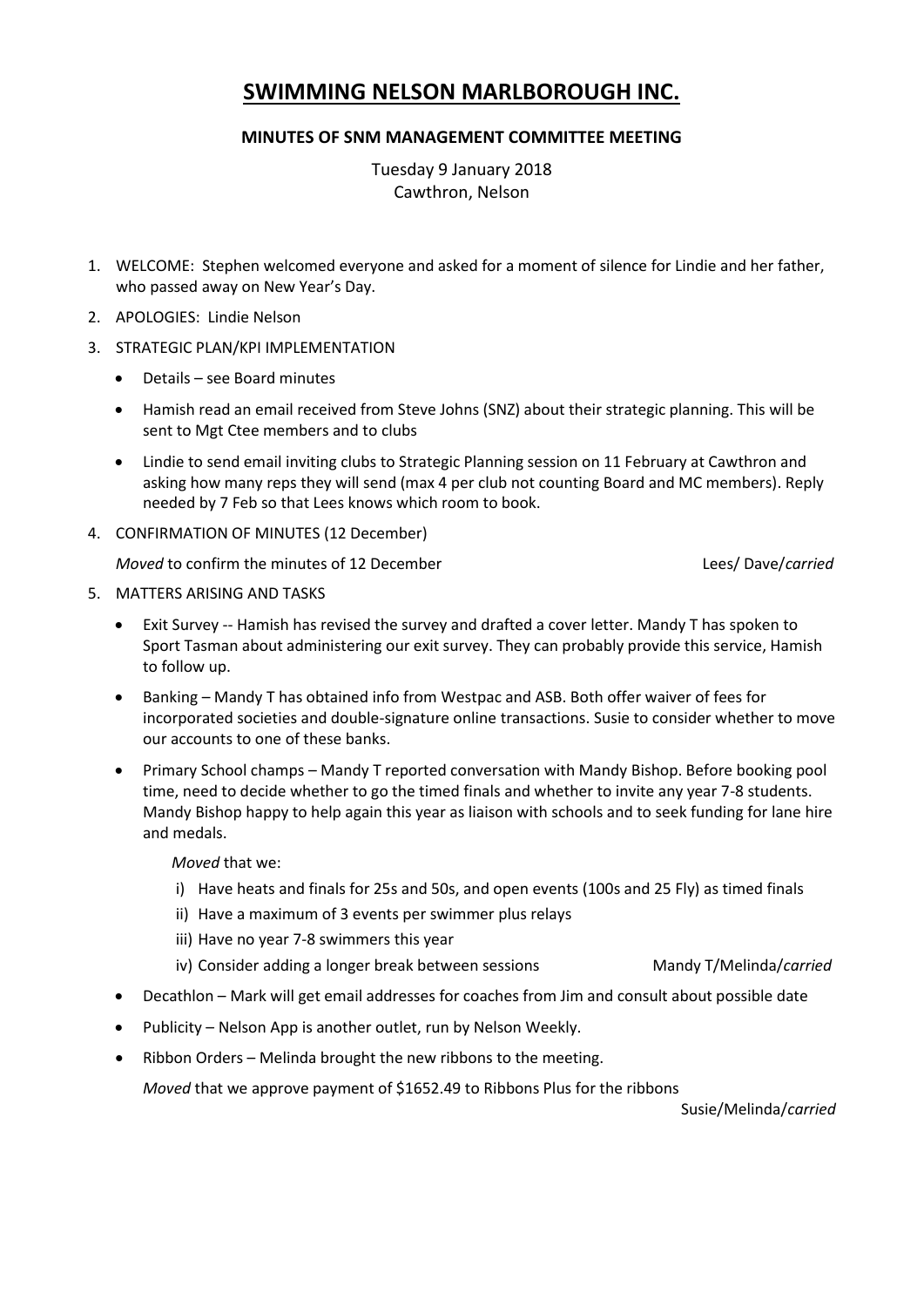- SNZ attendance at SNM Board meeting, issues for discussion.
	- governance
	- zonal structure and plans for coaching support and swimmer pathways
	- SNZ technical committee and criteria for national referees and certification of officials

*Moved* to ask SNZ to come to meet with us on 7 April between sessions of Tasman meet at RAC Jim/Lorraine/*carried*

 Scoreboard – Melinda has ordered the Piccolo scoreboard. Was to be delivered prior to Christmas but not yet arrived; should be here soon. Trolley has not been ordered. Melinda confirmed that Eddyline has agreed to contribute \$7000 to sponsor the scoreboard in return for sponsorship rights for all events at SNM regional meets (so that it appears on Meet Mobile), for three years (2018- 2020).

*Moved* that Melinda order the trolley (indicate \$3200+gst), after Hamish confirms delivery date and freight costs Jim/Steve M/*carried*

- Tech suit ban Susie has posted on FB (SNM page). Some comment has been received, mostly not in favour because it is confusing if regions take different stances. Better for SNZ to take a position on this. Susie noted that several overseas jurisdictions are banning them for under 12s.
- 6. SECRETARY REPORT no report
- 7. CLUB UPDATES
	- Nelson South no resolution on situation with Hampden St pool, but club will be there until end of March.
- 8. TREASURER REPORT no report
- 9. REGISTRAR REPORT/MEETS MANAGEMENT

*Moved* that we appoint Kirsty Rukuwai and Ivon Clemett as Technical Directors for C&T and LC meets, respectively Jim/Lorraine/*carried*

Jim to circulate sponsorship form to clubs

*Moved* to accept the Registrar's report and confirm the following as NM records:

## **Auckland Age Group LC Champs 7-10 Dec 2017**

| 400 Free       | LC  | 14   | F | 4:38.58 | Sierra Thomas        | <b>TASNM</b> |
|----------------|-----|------|---|---------|----------------------|--------------|
| 100 Back       | LC  | 15   | F | 1:09.27 | <b>Bree Anderson</b> | <b>TASNM</b> |
| 200 Back       | LC  | 15   | F | 2:28.81 | <b>Bree Anderson</b> | <b>TASNM</b> |
| 400 IM         | LC  | 15   | F | 5:21.53 | <b>Bree Anderson</b> | <b>TASNM</b> |
| 50 Free        | LC  | 18   | М | 24.54   | Sam McKenzie         | <b>TASNM</b> |
| 100 Free       | LC  | 18   | М | 51.82   | Sam McKenzie         | <b>TASNM</b> |
| 200 Free       | LC. | 18   | М | 1:57.66 | Sam McKenzie         | <b>TASNM</b> |
| 50 Breast      | LC  | 18   | М | 31.66   | Sam McKenzie         | <b>TASNM</b> |
| 100 Breast     | LC  | 18   | М | 1:10.47 | Sam McKenzie         | <b>TASNM</b> |
| 50 Fly         | LC  | 18   | М | 25.94   | Sam McKenzie         | <b>TASNM</b> |
| <b>100 Fly</b> | LC  | 18   | М | 1:00.15 | Sam McKenzie         | <b>TASNM</b> |
| 100 Free       | LC  | Open | м | 51.82   | Sam McKenzie         | <b>TASNM</b> |
|                |     |      |   |         |                      |              |

#### **Wellington Junior Champs 9-10 Dec 2017**

| 200 Fly |  |  | SC 11 M 3:03.99 Ryan Marsh | <b>BLENM</b> |
|---------|--|--|----------------------------|--------------|
| 400 IM  |  |  | SC 11 M 6:25.82 Ryan Marsh | <b>BLENM</b> |

## **Tasman Christmas Ribbon Meet 17 Dec 2017**

| 50 Free |  |  | 28.86 Clara Foster | <b>NLSNM</b> |
|---------|--|--|--------------------|--------------|
|         |  |  |                    |              |

Jim/Susie/*carried*